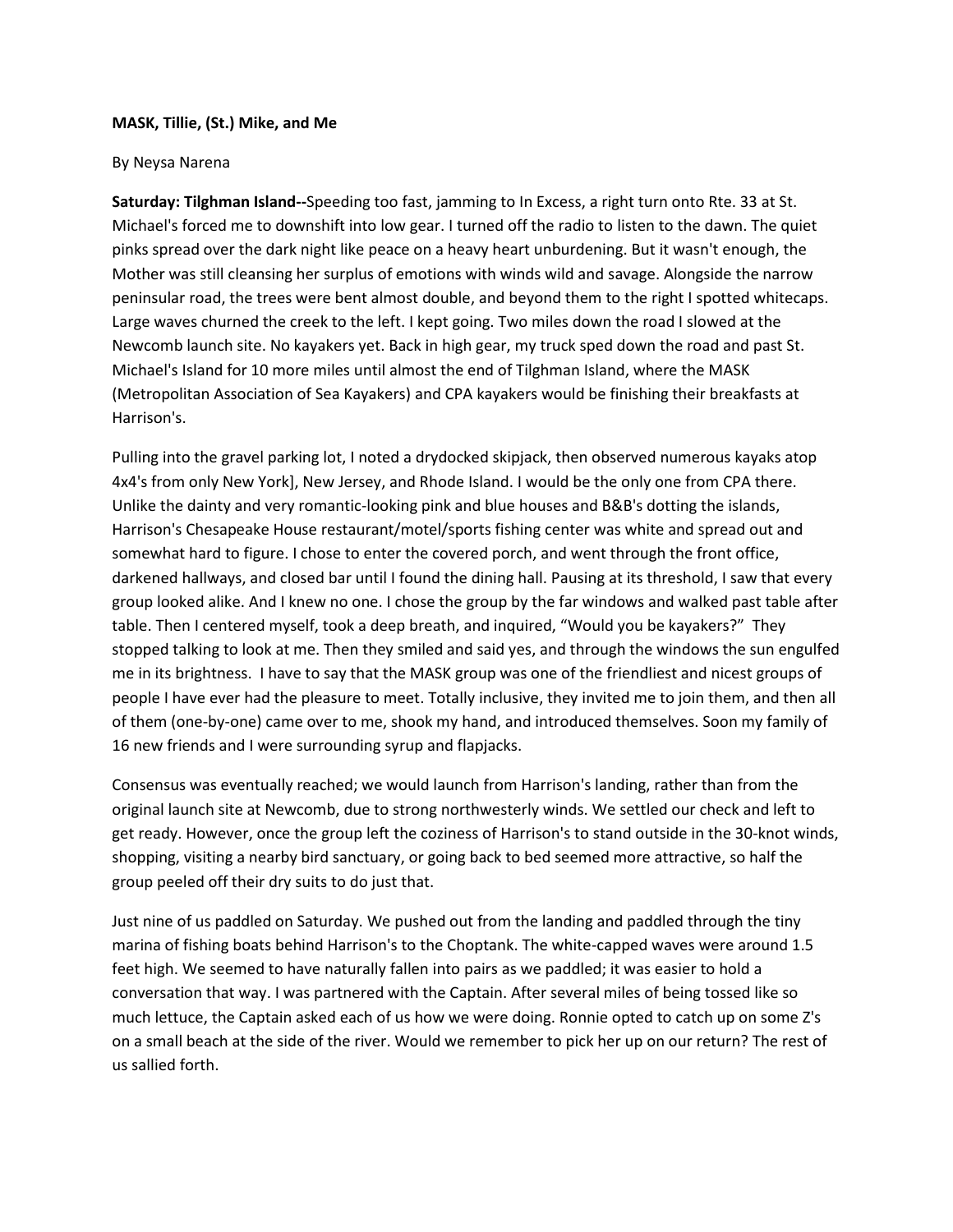The winds were stiff like a broom and they swept and swept until nothing remained but clarity. The colors of the sky were amazing. All delicate pinks and blues with gentle streaks of white. I was reminded of a celestial Dreamsicle. I then observed two swans were now ahead of us. While we mortals struggled with strong winds and choppy waters, our new guides paddled their swan-feet without noticeable effort. Graceful soul mates, the pair were strong and white and quiet as they swam smoothly through the Mother's emotional turbulence; like true love gracing windblown hearts.

Passing mile after mile of beautiful shoreline, we saw cliffs hiding an occasional small beach and old mansions with thick, white columns. We seemed to be rewarded for our paddling efforts as each new mile brought more resplendence. As we paddled past mansions and farmhouses, the Captain regaled me with kayaking anecdotes, taught me navigational techniques, and told tales of the 1700's, when Talbot County (where Tilghman and St. Michael's islands are located) was worked by indentured servants and slaves on local tobacco plantations until it became the richest county in America, as well as England.

We eventually beached on some mud flats to eat our lunch. John had a bad scare when he accidentally sunk about a foot. The rest of us became mighty wary after that as to where we placed our neoprene booties--and hesitated to do more than stand by our boats. Henry and the Captain continued to give pointers on how to navigate using a map and compass, then the group was ready to move on. Gerry and Henry decided to branch off to paddle an extra 6 or so miles to St. Michael's. That now left only seven of us to stay on course and eventually complete 15 miles.

Our return paddle was easier with following seas once the Mother relented by slowing her winds to 15 knots. When I looked back to see the others, I saw that John was flying one of his kites from his boat. His kite flying enabled him to not have to use his paddle until the last mile homeward. We also remembered to pick up Ronnie, who was roused from her slumber on the beach by a resounding blast from her mate's Maine foghorn.

Tired, but very satisfied with ourselves, we returned in time for our MASK shopping contingent to ply us generously with beer and munchies in their hotel room before returning to Harrison's for dinner. When our private happy hour was over, we walked across the lawn to Harrison's and found the dining hall crowded with locals as well as guests. After we ate a plain--but sturdy--supper of soup, crab cakes, chicken, stewed tomatoes, whipped potatoes, french fries, and peas, a local duo entertained us, crooning dimly remembered and perhaps best-forgotten ballads. But after a few beers who cares, and soon almost everyone at the table joined in the singing. They were singing Blue Velvet...

**Sunday: St. Michael's Island--**With the exception of a couple of people who had to go home that morning, the full contingent of MASK kayakers and I launched from Claiborne Landing, just off Rte 33 on Rte 451. After much laughter and picture taking--and a couple of blasts on the Maine foghorn--our little flotilla set off for St. Michael's. It looked like the Mother was finally spent, for her winds were only 10 knots. After paddling in 1.5-foot rollers and rounding a point or two, we came to a side of the island where there was barely a ripple of her emotion left. I admit we were grateful, for after yesterday's trip we mortals were spent too.